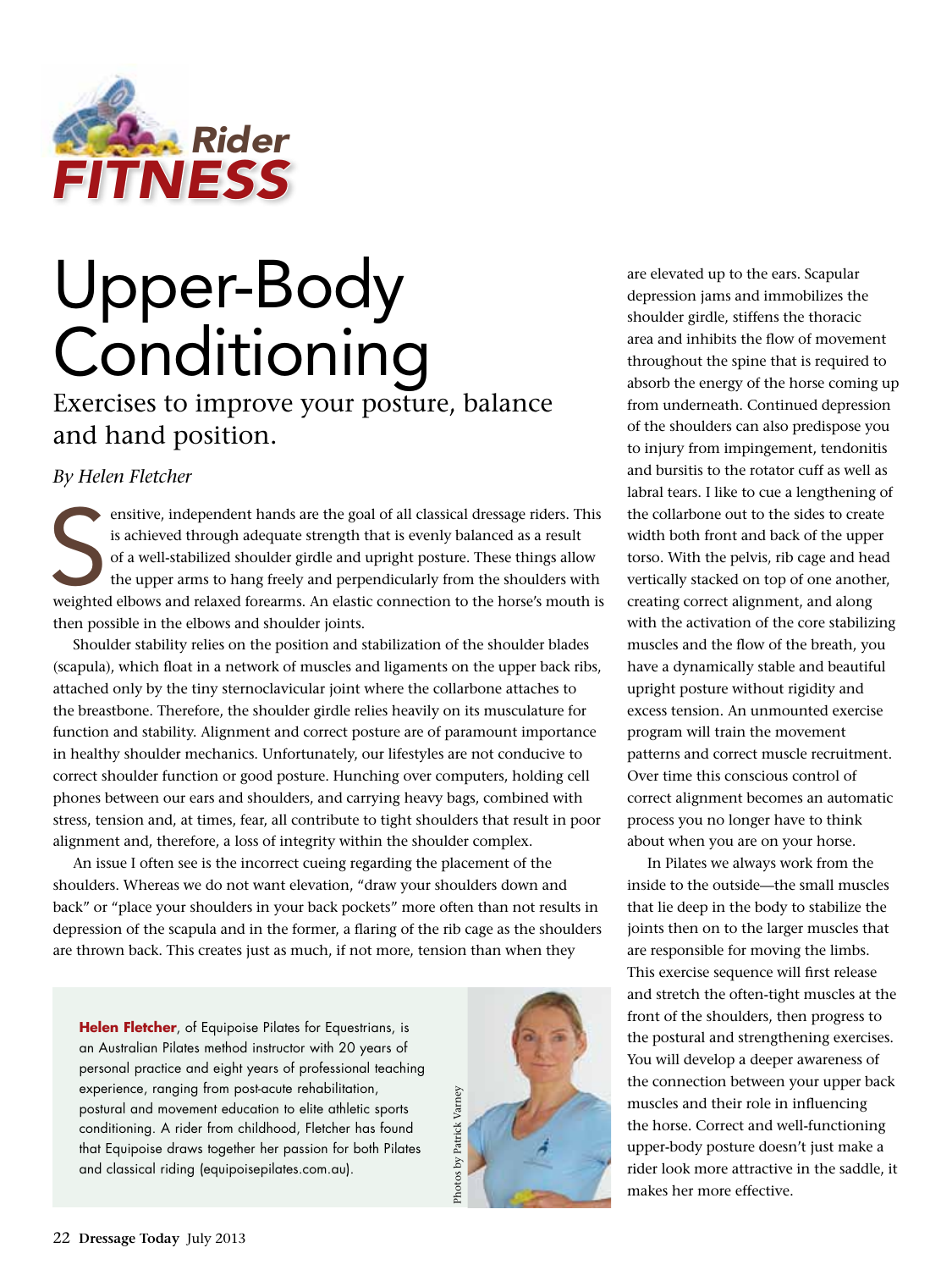# The Exercises

### **Pectoralis Stretches**

Tight chest muscles cause the shoulders to round forward, inhibiting shoulder-blade stabilization and breathing. These two simple stretches will release and open the chest.

#### **Stretch One for Pectoralis Major (top right)**

1. Stand facing a wall. Place your toes against the wall and gently lengthen through the crown of your head. Make sure that your spine and pelvis are in a neutral position.

2. Lengthen your right arm out in line with your shoulder against the wall at a 90-degree angle. Slowly begin to walk your feet and body to the left, maintaining your neutral posture with your rib cage. Keep your head above your pelvis as you rotate.

3. Continue to rotate until you feel a stretch across your chest and at the front of your right shoulder. Stay here for a minimum of 30 seconds. Return to the start position.

4. Repeat this sequence twice and then change to the left arm.

#### **Stretch Two for Pectoralis Minor (bottom right)**

1. Begin this stretch the same as the one above, making sure that your spine and pelvis are in a neutral position.

2. Lengthen your right arm out inline with your shoulder against the wall at a 90-degree angle and elevate it to approximately 135 degrees.

3. Repeat the same movement as with the first stretch and walk your feet and body around to the left until you feel a stretch in the front of the shoulder.

4. Repeat this sequence twice and then change to the left arm.

floor, drawing your lower abdominals in and up toward your spine. Gently lengthen your lower back and send your sits bones toward your heels.

3. Exhale as you lengthen the ends of your collarbone out to the sides of your body and pick up the shoulders from the mat. Your head and arms must stay heavy, and the musculature at the back of your arms must stay soft. No pinching the shoulder blades together. Focus on broadness across the upper back. You should feel this exercise around

> the base of your shoulder blades and the middle of your back. With shoulder movements remember—as much as necessary and as little as possible. If you over-recruit the muscles in this awareness exercise, the outer-moving muscles will take over. Be subtle.

4. Inhale at the top of the movement.

5. Exhale gently back down to the mat.

# **Scapular Setting**

This exercise develops an awareness of the placement of the shoulder blades while strengthening the middle and lower trapezius muscles for shoulder-blade stability.

1. Lie face down on a mat or comfortable firm surface. Place a small towel underneath your forehead. Relax your arms down by your sides. Place your toes together and heels apart so that the gluteal muscles are also relaxed.

2. Gently activate you core muscles by lifting the pelvic







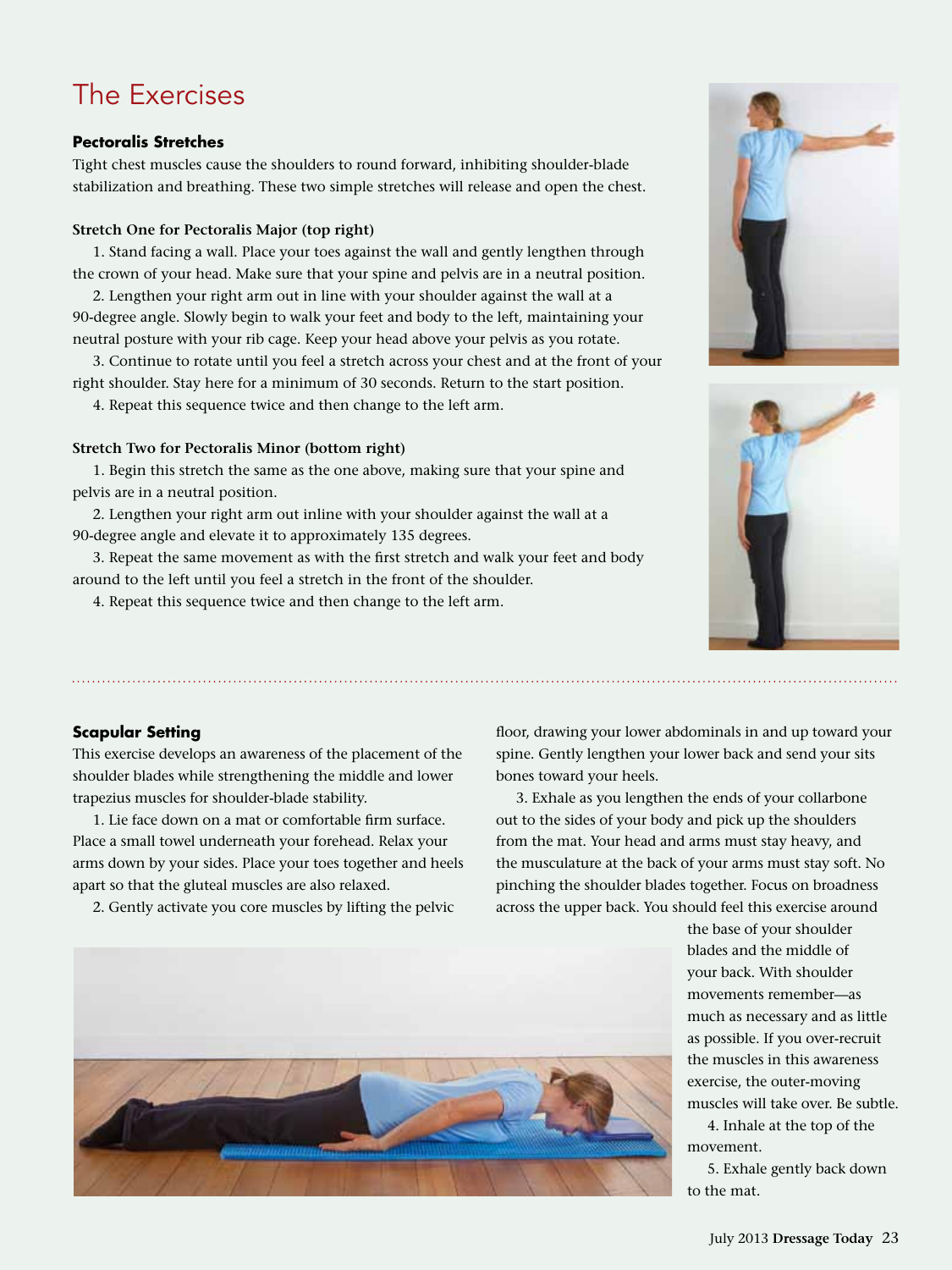

#### **Cobra Preparation**

This exercise mobilizes the spine and upper back, and further develops an awareness of the shoulder blades.

1. From the position for Scapular Setting, bend your arms and place them on the mat at either side of your head, slightly wider than the shoulders, with your thumbs in line with your ears.

2. Gently activate your core muscles by lifting your pelvic floor and drawing your lower abdominals in and up toward your spine.

3. Inhale as a preparation for the next movement.

4. Exhale as you lengthen your collarbone and set your shoulder blades.

5. Inhale as you lengthen out through the crown of your head and begin to lift your head, neck and upper chest off the



mat. Keep your ribs on the mat and do not push with your arms. We want your upper-back muscles to be doing the work. Imagine you have a light on your breastbone and you are shining it toward a wall in front of you.

6. Maintain a sense of length in your collarbone and broadness in your upper back. Do not pinch your shoulder blades together.

7.Exhale as you lower back to the start position. 8. Repeat six to 10 times.

#### **Dumb Waiter**

This exercise strengthens the rotator-cuff muscles responsible for internal and external rotation and keeps the upper arm correctly placed in the shoulder joint. It also strengthens the upper back and improves posture.

1. Stand tall with your feet hip-bone width apart and an even threepoint pressure under both feet—the base of the big toe, the base of the small toe and the center of your heel.

2. Gently lengthen through the crown of your head.

3. Activate your core muscles by lifting your pelvic floor and drawing your lower abdominals in and up toward your spine.

4. Bend your elbows to a right angle; your upper arm should be positioned vertically and your forearm lengthened horizontally.

- 5. Turn your palms to face upward.
- 6. Inhale to prepare for the next movement.

7. Exhale, connecting to your center as you keep your elbows underneath your shoulders and rotate your arms outward from the

shoulder joint, reaching your forearms wide.



8. Inhale as you return to the start position. Your forearms will once again be parallel. Be sure that the movement comes from your shoulder joint alone—do not squeeze your shoulder blades together or depress your shoulders. Instead, feel a sense of length across your collarbone and broadness across your upper back.

For further challenge using this exercise, hold an exercise band in both hands. This will challenge your stability and strengthen the deep muscles of the shoulders.

#### **Wall Push-Ups**

This exercise works the serratus anterior muscles that help to stabilize the shoulder blades, and develops an awareness of correct upper body posture.

1. Stand with your hands flat on the wall, just wider apart than your shoulders. Your feet should be parallel and hip-bone width apart. Lengthen through the crown of your head and engage your lower abdominals.

2. Lengthen the collarbone and feel as if you are very subtly drawing the tips of your shoulder blades toward one another. Do not squeeze the shoulder blades together or depress them.

3. Inhale as you lower your body toward the wall. Maintain cor-

rect alignment with your head and rib cage sitting directly over your pelvis. Do not hollow the lower back.

4. Exhale as you push away from the wall, maintaining a neutral spinal alignment and correct shoulder position.

5. Repeat this exercise 10 times.